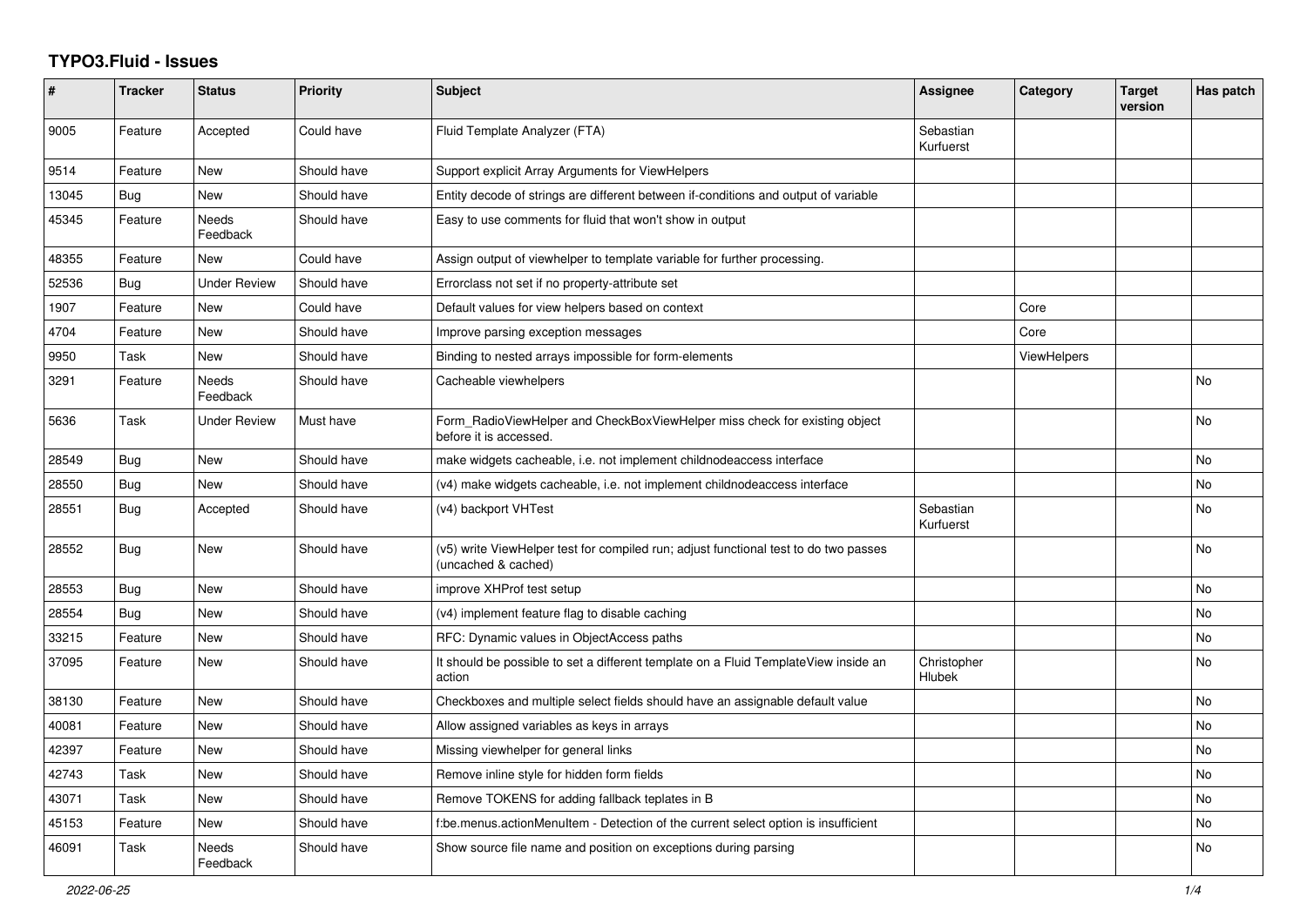| #     | <b>Tracker</b> | <b>Status</b>       | <b>Priority</b> | Subject                                                                                   | <b>Assignee</b>        | Category | <b>Target</b><br>version | Has patch |
|-------|----------------|---------------------|-----------------|-------------------------------------------------------------------------------------------|------------------------|----------|--------------------------|-----------|
| 46545 | Feature        | New                 | Should have     | Better support for arrays in options of SelectViewHelper                                  |                        |          |                          | No        |
| 47006 | Bug            | <b>Under Review</b> | Should have     | widget identifier are not unique                                                          |                        |          |                          | No        |
| 47669 | Task           | New                 | Should have     | FormViewHelper does not define the default request method                                 |                        |          |                          | No        |
| 49038 | Bug            | <b>New</b>          | Must have       | form.select does not select the first item if prependOptionValue is used                  |                        |          |                          | No        |
| 49756 | Feature        | <b>Under Review</b> | Should have     | Select values by array key in checkbox viewhelper                                         |                        |          |                          | No        |
| 50888 | Bug            | <b>Under Review</b> | Should have     | WSOD by changing name of section and if Fluid caches are generated                        |                        |          |                          | No        |
| 51277 | Feature        | New                 | Should have     | ViewHelper context should be aware of actual file occurrence                              |                        |          |                          | No        |
| 52419 | Bug            | New                 | Should have     | Wrong PHPDocs notation for default value inline f:translate viewhelper                    |                        |          | 2.0                      | No        |
| 52591 | Bug            | <b>New</b>          | Should have     | The Pagination Widget broken for joined objects                                           |                        |          |                          | No        |
| 52640 | Feature        | <b>Under Review</b> | Should have     | Create an UnlessViewHelper as opposite to the IfViewHelper                                | Marc Neuhaus           |          |                          | No        |
| 55008 | Bug            | <b>Under Review</b> | Should have     | Interceptors should be used in Partials                                                   | Christian Müller       |          |                          | No        |
| 56237 | Task           | New                 | Should have     | in-line (Condition) View Helpers should not evaluate on parsing                           |                        |          |                          | No        |
| 57885 | Bug            | New                 | Must have       | Inputs are cleared from a second form if the first form produced a vallidation error      |                        |          |                          | No        |
| 58921 | Bug            | <b>New</b>          | Should have     | f:form.* VHs crash if NOT inside f:form but followed by f:form                            |                        |          |                          | No        |
| 58983 | Bug            | New                 | Should have     | format.date does not respect linebreaks and throws exception                              |                        |          |                          | No        |
| 60271 | Feature        | New                 | Should have     | Paginate viewhelper, should also support arrays                                           |                        |          |                          | No        |
| 3481  | Bug            | New                 | Should have     | Use ViewHelperVariableContainer in PostParseFacet                                         |                        | Core     |                          | No        |
| 10472 | Feature        | New                 | Could have      | Fluid Standalone distribution                                                             |                        | Core     |                          | No        |
| 12863 | Bug            | New                 | Should have     | Attributes of a viewhelper can't contain a '-'                                            | Sebastian<br>Kurfuerst | Core     |                          | No        |
| 27607 | Bug            | New                 | Must have       | Make Fluid comparisons work when first element is STRING, second is NULL.                 |                        | Core     |                          | No        |
| 30555 | Feature        | New                 | Could have      | Make TagBuilder more extensible                                                           |                        | Core     |                          | No        |
| 33394 | Feature        | Needs<br>Feedback   | Should have     | Logical expression parser for BooleanNode                                                 | <b>Tobias Liebig</b>   | Core     |                          | No        |
| 33551 | Bug            | New                 | Must have       | View helper values break out of a partial scope                                           | Sebastian<br>Kurfuerst | Core     |                          | No        |
| 39990 | Bug            | <b>New</b>          | Should have     | Same form twice in one template: hidden fields for empty values are only rendered<br>once |                        | Core     |                          | <b>No</b> |
| 46257 | Feature        | <b>Under Review</b> | Should have     | Add escape sequence support for Fluid                                                     |                        | Core     |                          | NO.       |
| 62346 | Feature        | New                 | Could have      | f:comment should have high precende                                                       |                        | Core     | 3.x                      | No        |
| 8989  | Feature        | Needs<br>Feedback   | Could have      | Search path for fluid template files                                                      |                        | View     |                          | No        |
| 38369 | <b>Bug</b>     | New                 | Must have       | Resource ViewHelpers should not fall back to request package                              |                        | View     |                          | No        |
| 43072 | Task           | New                 | Should have     | Remove TOKENS for adding templates fallback in Backporter                                 |                        | View     |                          | No        |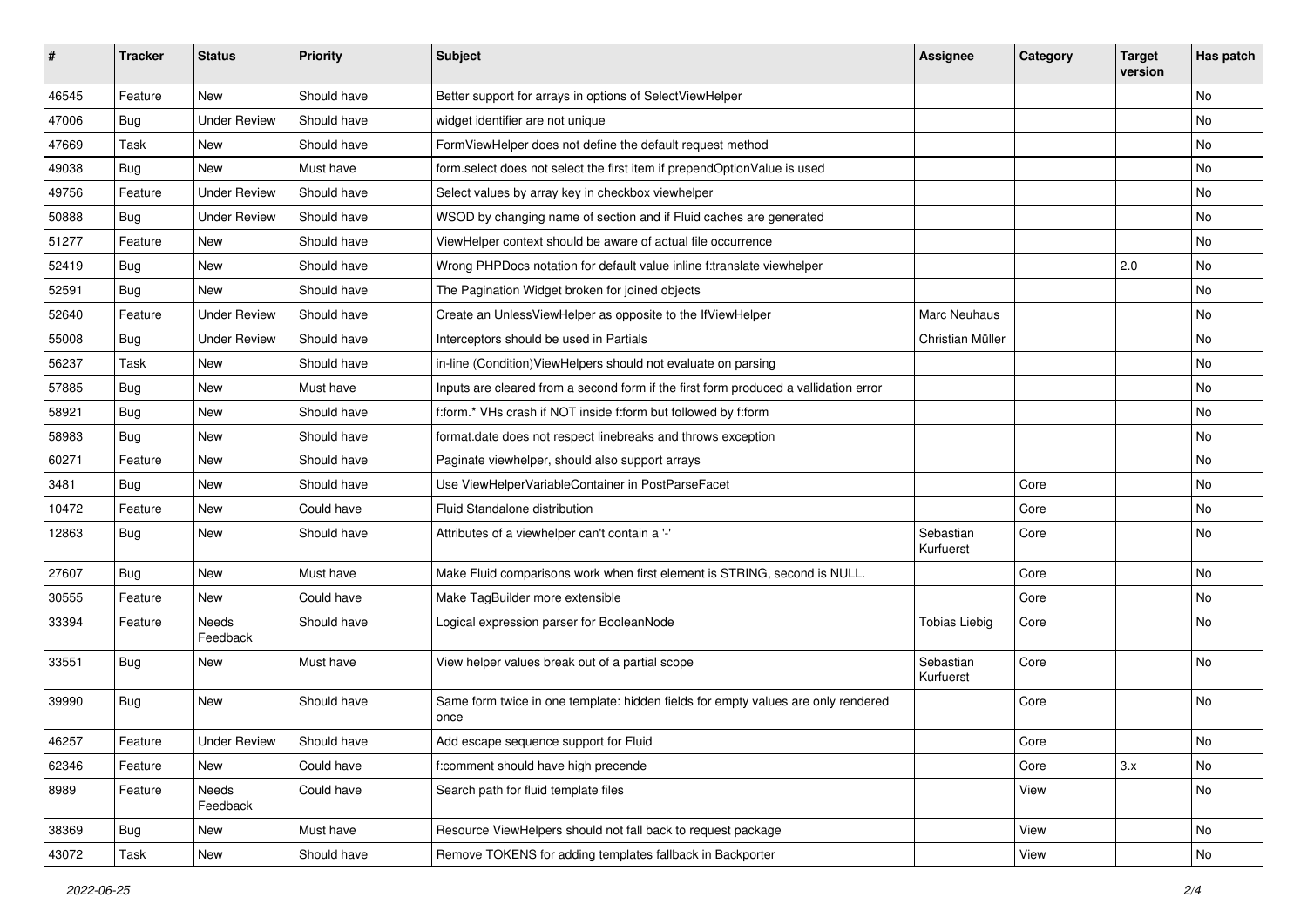| #     | <b>Tracker</b> | <b>Status</b>       | <b>Priority</b>      | <b>Subject</b>                                                                                         | <b>Assignee</b>             | Category           | <b>Target</b><br>version | Has patch      |
|-------|----------------|---------------------|----------------------|--------------------------------------------------------------------------------------------------------|-----------------------------|--------------------|--------------------------|----------------|
| 45394 | Task           | New                 | Should have          | Forwardport Unit test for standalone view                                                              |                             | View               |                          | No             |
| 46289 | <b>Bug</b>     | Needs<br>Feedback   | Should have          | Enable Escaping Interceptor in XML request format                                                      |                             | View               | 2.0.1                    | <b>No</b>      |
| 60181 | Feature        | New                 | Could have           | Caching mechanism for Fluid Views/Templates                                                            |                             | View               |                          | No             |
| 3725  | Feature        | New                 | Could have           | <b>CSS Engine</b>                                                                                      | Christian Müller            | ViewHelpers        |                          | No             |
| 5933  | Feature        | Accepted            | Should have          | Optional section rendering                                                                             | Sebastian<br>Kurfuerst      | ViewHelpers        |                          | No             |
| 8491  | Task           | Needs<br>Feedback   | Should have          | link.action and uri.action differ in absolute argument                                                 | Karsten<br>Dambekalns       | ViewHelpers        |                          | <b>No</b>      |
| 8648  | <b>Bug</b>     | New                 | Should have          | format.crop ViewHelper should support all features of the crop stdWrap function                        |                             | ViewHelpers        |                          | <b>No</b>      |
| 10911 | Task           | New                 | Should have          | Tx_Fluid_ViewHelpers_Form_AbstractFormViewHelper->renderHiddenIdentityField<br>should be more reliable |                             | <b>ViewHelpers</b> |                          | <b>No</b>      |
| 26658 | Task           | New                 | Won't have this time | Make Form ViewHelpers consistent                                                                       |                             | ViewHelpers        |                          | No             |
| 26664 | Task           | New                 | Won't have this time | Clean up Form ViewHelpers                                                                              |                             | <b>ViewHelpers</b> |                          | No             |
| 33628 | Bug            | Needs<br>Feedback   | Must have            | Multicheckboxes (multiselect) for Collections don't work                                               | Christian Müller            | <b>ViewHelpers</b> |                          | No             |
| 34309 | Task           | New                 | Could have           | Unknown ViewHelpers cause exception - should be handled more graceful                                  |                             | <b>ViewHelpers</b> |                          | No             |
| 34682 | <b>Bug</b>     | <b>Under Review</b> | Should have          | Radio Button missing checked on validation error                                                       |                             | ViewHelpers        |                          | <b>No</b>      |
| 36410 | Feature        | New                 | Should have          | Allow templates to send arguments back to layout                                                       |                             | ViewHelpers        |                          | N <sub>o</sub> |
| 36662 | Bug            | Needs<br>Feedback   | Should have          | Checked state isn't always correct when property is collection                                         | Kevin Ulrich<br>Moschallski | <b>ViewHelpers</b> | 1.1.1                    | <b>No</b>      |
| 37619 | <b>Bug</b>     | New                 | Should have          | Fatal Error when using variable in name attribute of Section ViewHelper                                |                             | ViewHelpers        |                          | <b>No</b>      |
| 39936 | Feature        | <b>New</b>          | Should have          | registerTagAttribute should handle default values                                                      |                             | ViewHelpers        |                          | <b>No</b>      |
| 40064 | <b>Bug</b>     | New                 | Must have            | Multiselect is not getting persisted                                                                   |                             | ViewHelpers        |                          | <b>No</b>      |
| 40998 | <b>Bug</b>     | <b>Under Review</b> | Should have          | Missing parent request namespaces in form field name prefix                                            | Sebastian<br>Kurfuerst      | ViewHelpers        | 1.1.1                    | <b>No</b>      |
| 43346 | Feature        | <b>Under Review</b> | Should have          | Allow property mapping configuration via template                                                      | Karsten<br>Dambekalns       | <b>ViewHelpers</b> | 2.1                      | <b>No</b>      |
| 44234 | Bug            | <b>Under Review</b> | Should have          | selectViewHelper's sorting does not respect locale collation                                           |                             | <b>ViewHelpers</b> | 2.1                      | <b>No</b>      |
| 49600 | Bug            | New                 | Should have          | f:form tag shown as a HTML on frontend                                                                 |                             | ViewHelpers        |                          | No             |
| 51100 | Feature        | New                 | Must have            | Links with absolute URI should have the option of URI Scheme                                           |                             | ViewHelpers        |                          | No             |
| 54195 | Task           | New                 | Should have          | Rename and move FormViewHelper's errorClass value, currently 'f3-form-error'                           | Adrian Föder                | ViewHelpers        |                          | No             |
| 54284 | Bug            | New                 | Should have          | Default Option for Switch/Case VH                                                                      |                             | ViewHelpers        |                          | <b>No</b>      |
| 59057 | Bug            | Under Review        | Must have            | Hidden empty value fields shoud be disabled when related field is disabled                             | Bastian<br>Waidelich        | ViewHelpers        |                          | No             |